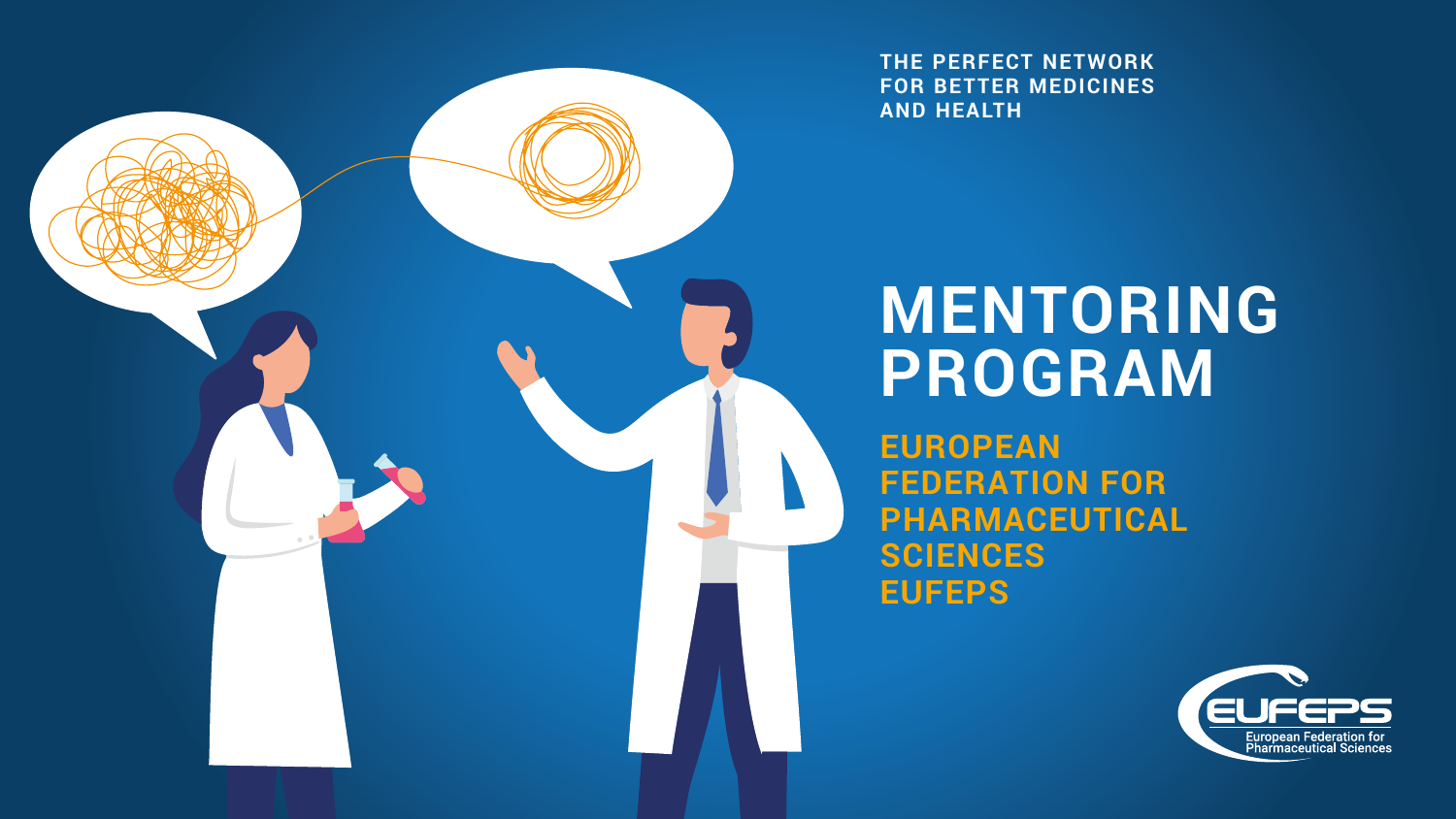## EUFEPS MENTORING-PROGRAM

With the EUFEPS Mentoring-Program the activities of EUFEPS have been expanded by an effective instrument for the preparation of young pharmacists for their career entry. The EUFEPS Mentoring-Program is offered on the European-Level and is an optimal chance to transfer the knowledge to the next generation and, at the same time, to integrate the potential of young people into the world of work. The Mentoring-Program is designed as a one-to-one Mentoring-Programme, i.e. a tandem consists of a mentee and a mentor.

#### **MENTORING**

Mentoring is the personal relationship between an experienced personality (mentor) and a less experienced person (mentee) to support personal and professional development.

#### GOALS OF THE EUFEPS MENTORING-PROGRAM

- > Sustainably promoting young talent in pharmacy
- > Increase career opportunities in science, industry and society
- > Prepare young people for the demands of their professional life
- > Facilitate transitions and career entry
- > make successful career paths visible
- > Promoting the compatibility of family and career
- > build sustainable career networks

The EUFEPS Mentoring-Program will start during the Annual Meeting 2023.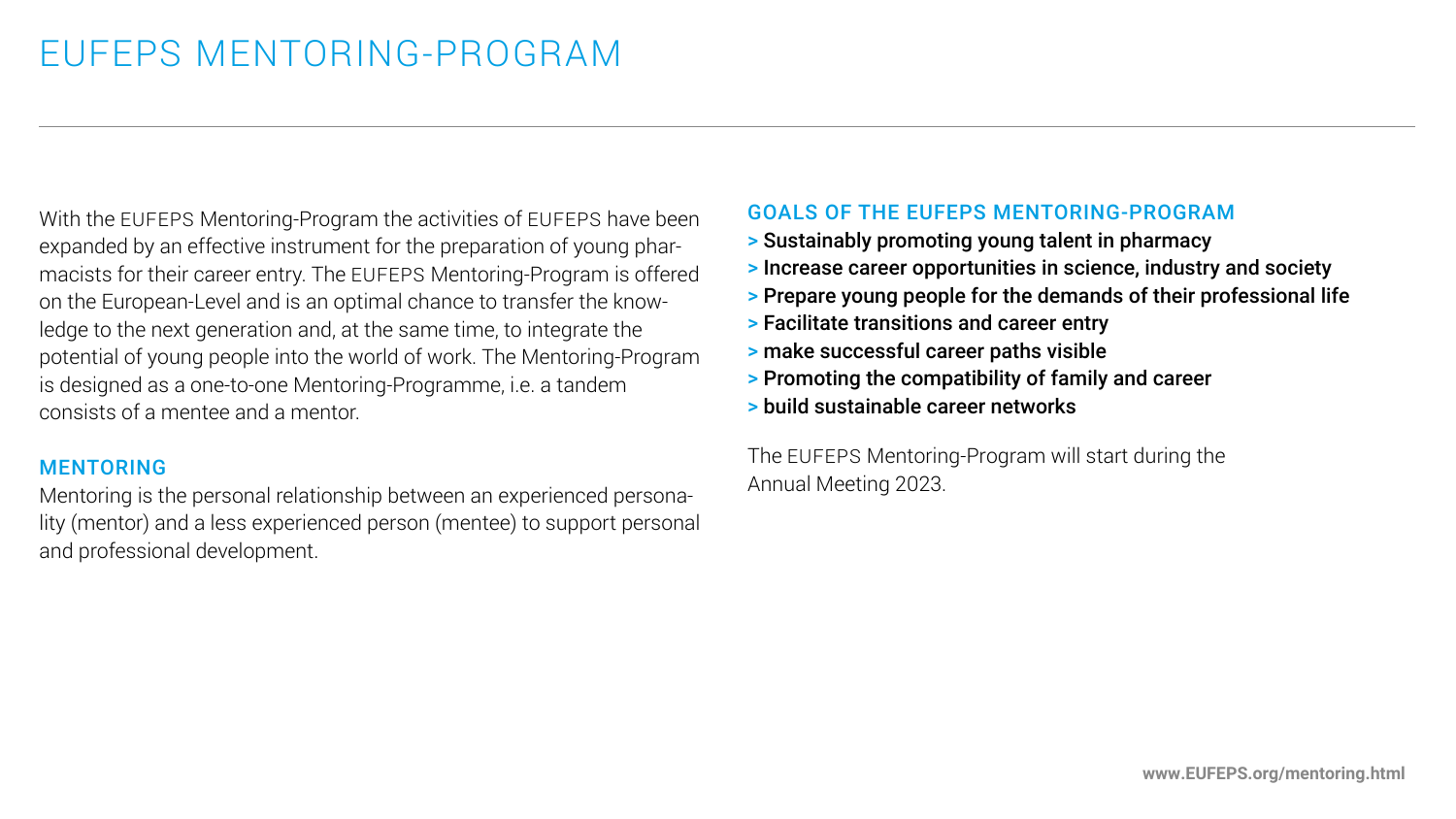#### MENTEES

PhD students in the second half of their doctorate and postdocs can apply as mentees.

The individual needs of the mentees determine the topics of the respective cooperation. On this basis, the tandems determine the content and goals for the joint mentoring period at the beginning. Regular contact is of central importance. Therefore, at the beginning of the cooperation, both agree on how regularly they will meet and how they will structure the meetings. At the end of the mentoring cooperation, mentees and mentors have a final discussion. In addition, the mentees write a short report on the mentoring year.

#### BENEFIT FOR THE MENTEES

- > Individual career counselling by the mentor
- > Guidance during doctoral studies doctorate and at the start of a career
- > Practical preparation for the requirements of professional life
- > Further development of own competencies and soft skills
- > Mediation of professional contacts in science and economy
- > Networking

Candidates, who wants to apply for the Mentoring-Program, become registered at the EUFEPS Webpage: **www.EUFEPS[.org/mentoring](http://www.eufeps.org/mentoring.html).html**

#### **APPLICATION**

JANUARY 15TH – MARCH 1**S**T, 2023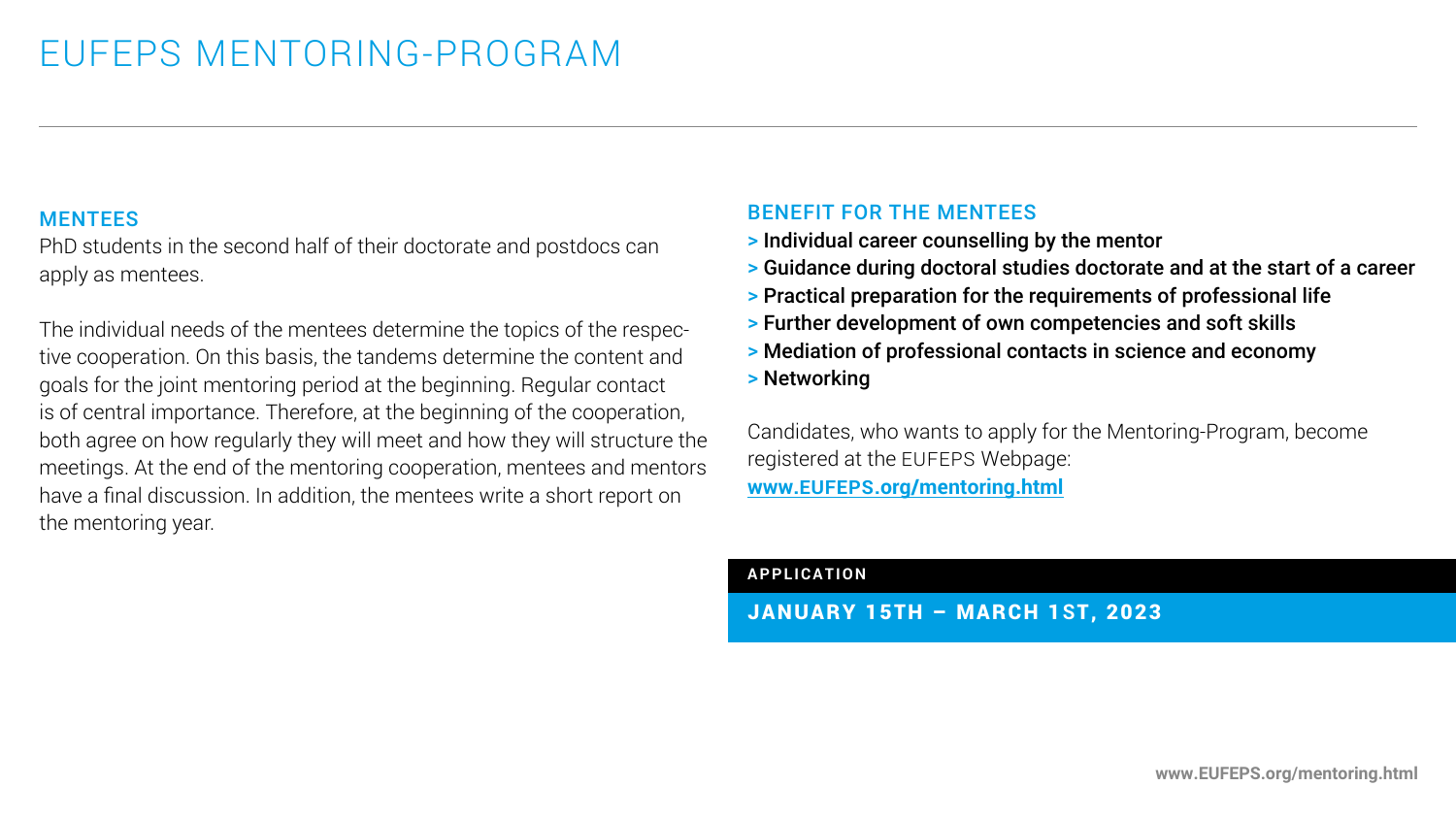#### **MENTORS**

Experienced life scientists who work in industry, science or administration in the field of pharmacy can become mentors. They should be interested in advising, accompanying and motivating young people in the preparation and transition phase to the profession and be able to schedule time for regular meetings.

In addition to discussions, other forms of support can also take place, e.g. accompaniment at the workplace (shadowing), joint visits to events, establishing contact mediation and project work.

The joint agreement on goals is recorded in writing.

### BENEFIT FOR THE MENTORS

- > Reflection on one's own professional career and leadership behaviour
- > Deepening of counselling, leadership or communication skills
- > New impulses and motivation for your own work
- > Expansion of the professional network in science and business
- > Recruitment of junior staffs
- > Networking

The aim is to match all mentees selected for the programme with suitable mentors. This means that a pool of potential mentors is built up, from which the tandem partners matching the mentees are then selected. It may not be possible to assign a mentee to everyone who comes forward as a mentor. Not being considered is not an assessment of personal or professional qualifications.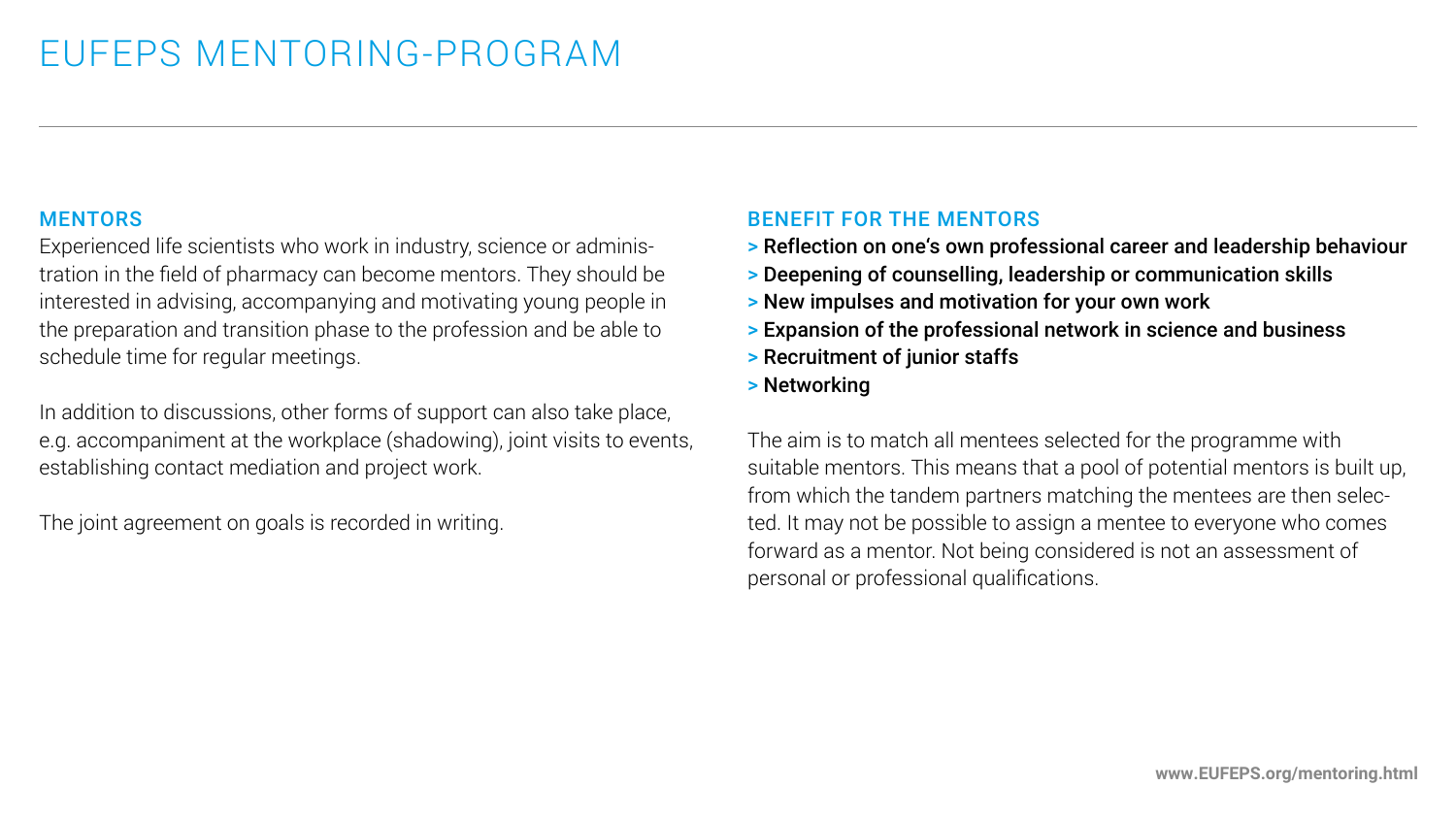#### MATCHING

The tandems (matching) are put together on the basis of the application profiles. Important criteria for matching are professional and vocational orientation, personal orientation, personal development and geographical distance. In addition to the goals of the mentees, the personal interests and experiences of the participants also play an important role. Because if "the chemistry is right" and mentee and mentor like each other, the benefits of the mentoring relationship are particularly great.

The mentee and mentor are officially brought together at the kick-off during the EUFEPS Annual Meeting 2023. After getting to know each other, the mentee and mentor decide whether they want to enter into a cooperation.

#### FRAMEWORK PROGRAM

The individual mentoring cooperation is accompanied by a framework programme that supports mentees and mentors and offers them the opportunity to exchange ideas and network with the other participants.

Mentees and mentors get to know each other at the kick-off event. In an accompanying workshop, they are prepared for their roles and receive suggestions for effective cooperation. In the meantime, there will be different activities on a regular basis for all participants to present themselves and the progress of the program.

In a "mid-term reflection", mentees and mentors exchange their experiences and plan the second half of their mentoring year. At a closing event, a summary is given and mentees and mentors receive a certificate.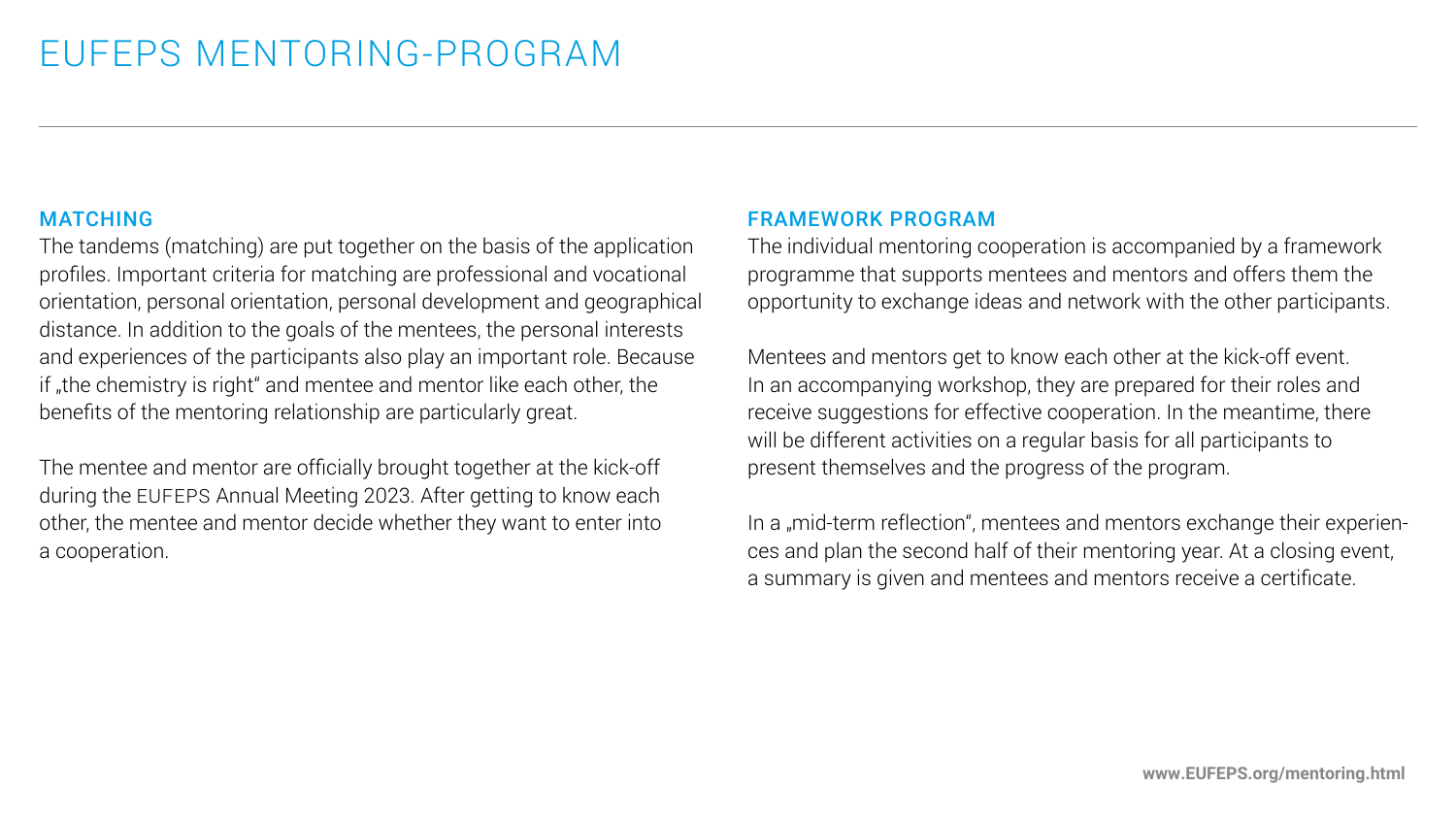### EUFEPS MENTORING-PROGRAM

#### EUFEPS MENTORING PROGRAM AT A GLANCE

- > One-to-One Mentoring Program of EUFEPS
- > Start: Annual Meeting 2023
- > Duration: One year
- > Mentees: PhD students and postdocs
- > Mentors: Pharmacists from all fields

> Application: January 15th – March 1st, 2023

For more information and registration to the program visit the EUFEPS webpage: **www.EUFEPS[.org/mentoring](https://eufeps.org/mentoring.html).html**